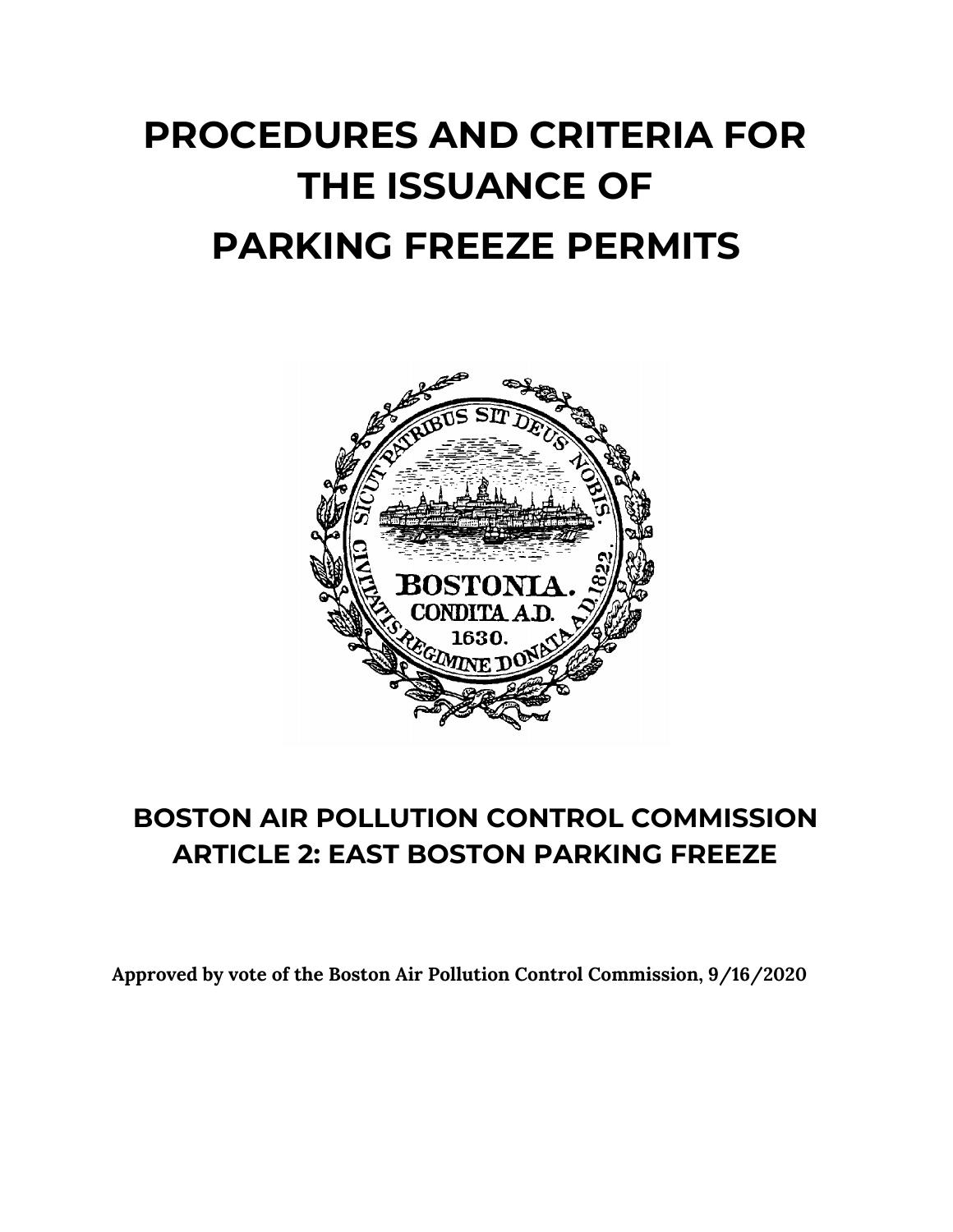# **CONTENTS**

- Section I. Introduction and Purpose
- Section II. Definitions
- Section III. East Boston Parking Freeze Area
- Section IV. Responsibilities of the Air Pollution Control Commission
- Section V. General Provisions
- Section VI. Applications and Public Hearings by the Air Pollution Control Commission
- Section VII. Criteria for the Issuance of a Parking Freeze Permit
- Section VIII. Procedures for the Relocation of Spaces to the Massport Freeze
- Section IX. Enforcement Proceedings
- Section X. Amendments
- Section XI. Severability
- Section XII. Effective Date
- Appendix A. East Boston Parking Freeze Area
- Appendix B. Fees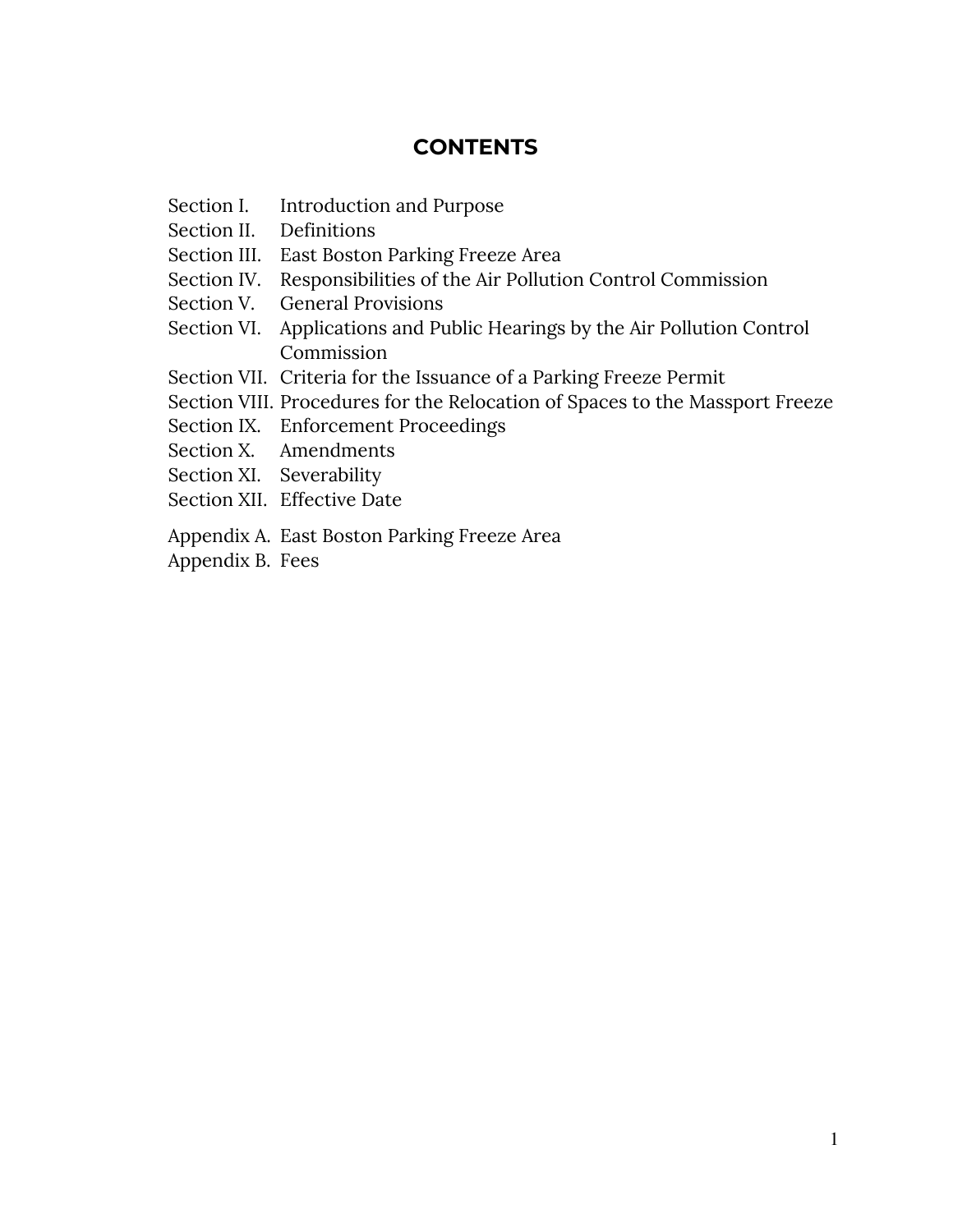# **Section I. Introduction and Purpose**

# A. Establishment of the Parking Freeze

On November 24, 1989, the Massachusetts Department of Environmental Protection ("DEP") adopted the City of Boston's East Boston Parking Freeze regulations, 310 Code of Massachusetts Regulations ("CMR") 7.31 and the Massport/Logan Airport Parking Freeze Regulations, 310 CMR 7.30. The City of Boston's East Boston Parking Freeze Regulations established a freeze on the availability of park and fly parking spaces and rental motor vehicle parking spaces in the East Boston Parking Freeze Area.

## B. Statement of Jurisdiction

These Procedures and Criteria have been adopted by the Boston Air Pollution Control Commission (the "Commission") under the provisions of M.G.L. Chapter 111, § 31C.

The Commission will coordinate and administer the East Boston Parking Freeze within East Boston. Other City agencies will work in cooperation with the Commission.

# **Section II. Definitions**

BOSTON TRANSPORTATION DEPARTMENT (BTD) means the agency within the City of Boston responsible for transportation and traffic-related activities, including the regulation of off-street parking spaces in the City under M.G.L. c. 148. s. 56.

COMMISSION means the Boston Air Pollution Control Commission.

EAST BOSTON PARKING FREEZE means the freeze on the number of park and fly and rental parking spaces within the East Boston Parking Freeze Area established pursuant to 310 CMR 7.31.

EMPLOYEE PARKING SPACES means parking spaces provided for use by employees of MASSPORT and employees of tenants at Logan Airport.

MASSPORT/LOGAN AIRPORT PARKING FREEZE means the freeze on the number of commercial and employee parking spaces within the Logan Airport Parking Freeze Area established pursuant to 310 CMR 7.30.

MODIFICATION shall constitute any of the following changes:

- I. changes to the overall number of Parking Spaces;
- II. changes in the use of the Parking Spaces;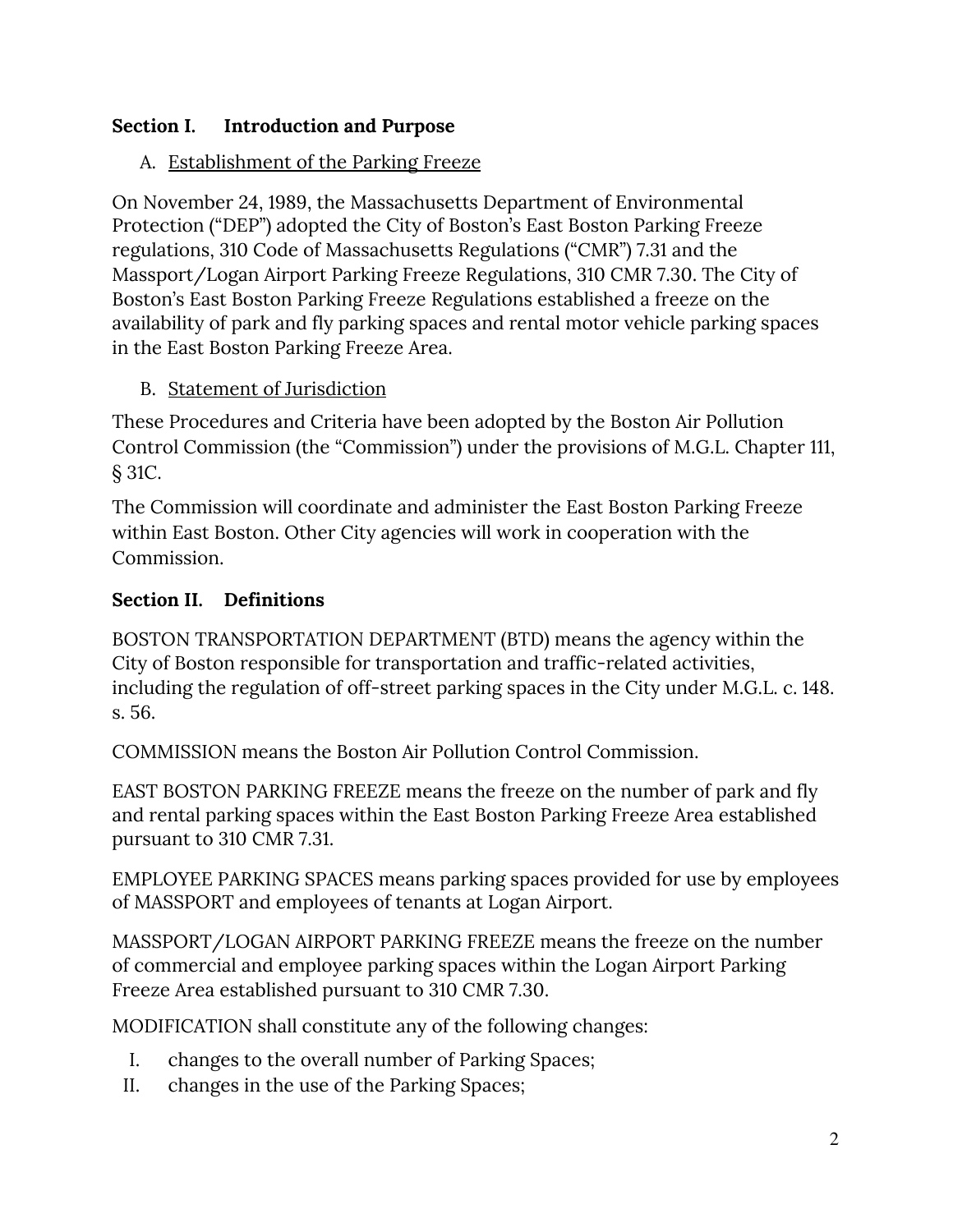- III. changes in the layout of the Parking Spaces;
- IV. changes in the ingress or egress; or
- V. changes in ownership of the Parking Facility locus.

MOTOR VEHICLE means any equipment or mechanical device propelled primarily on land and licensed to travel on public ways by power other than muscular power, but does not include railroad and railway engines, railcars or rolling stock. This definition includes, but is not limited to, vehicles powered by gasoline and mixtures of simple alcohols and gasoline, diesel fuel and other petroleum products, or electricity.

PARK AND FLY PARKING SPACES means privately owned and operated off-street parking spaces located in the East Boston Parking Freeze Area provided for use by Logan Airport air travelers and visitors.

PARKING FACILITY shall be defined to include any lot, garage, building, or structure, or combination or portion thereof that has Park and Fly Parking Spaces or Rental Motor Vehicle Parking Spaces.

FREEZE or PARKING FREEZE means to maintain at all times the total number of Park and Fly Parking Spaces and Rental Motor Vehicle Parking Spaces available for use in the East Boston Parking Freeze Area as of the effective date of 310 CMR 7.31.

MOTOR VEHICLE PARKING SPACE or PARKING SPACE means that area of public or private property that is designated or used for the parking or storage of one motor vehicle, excluding areas used for the loading and unloading of goods.

OFF-STREET PARKING SPACE means a parking space on private or public property adjacent to and/or with access to, but not located on a private or public way.

PARKING FREEZE PERMIT means any permit issued to an owner, operator or lessee of a parking facility where the parking spaces are allocated pursuant to these Procedures and Criteria.

RENTAL MOTOR VEHICLE PARKING SPACES means off-street parking spaces for rental/leased passenger motor vehicles at a facility owned, operated and/or leased by a motor vehicle rental company.

## **Section III. East Boston Parking Freeze Area**

The boundary of the East Boston Parking Freeze Area, as established in 310 CMR 7.31 (1) (b), is as follows:

Beginning at the point where Waldemar Avenue meets Walley Street and continuing in a westerly direction along Waldemar Avenue to the William McClellan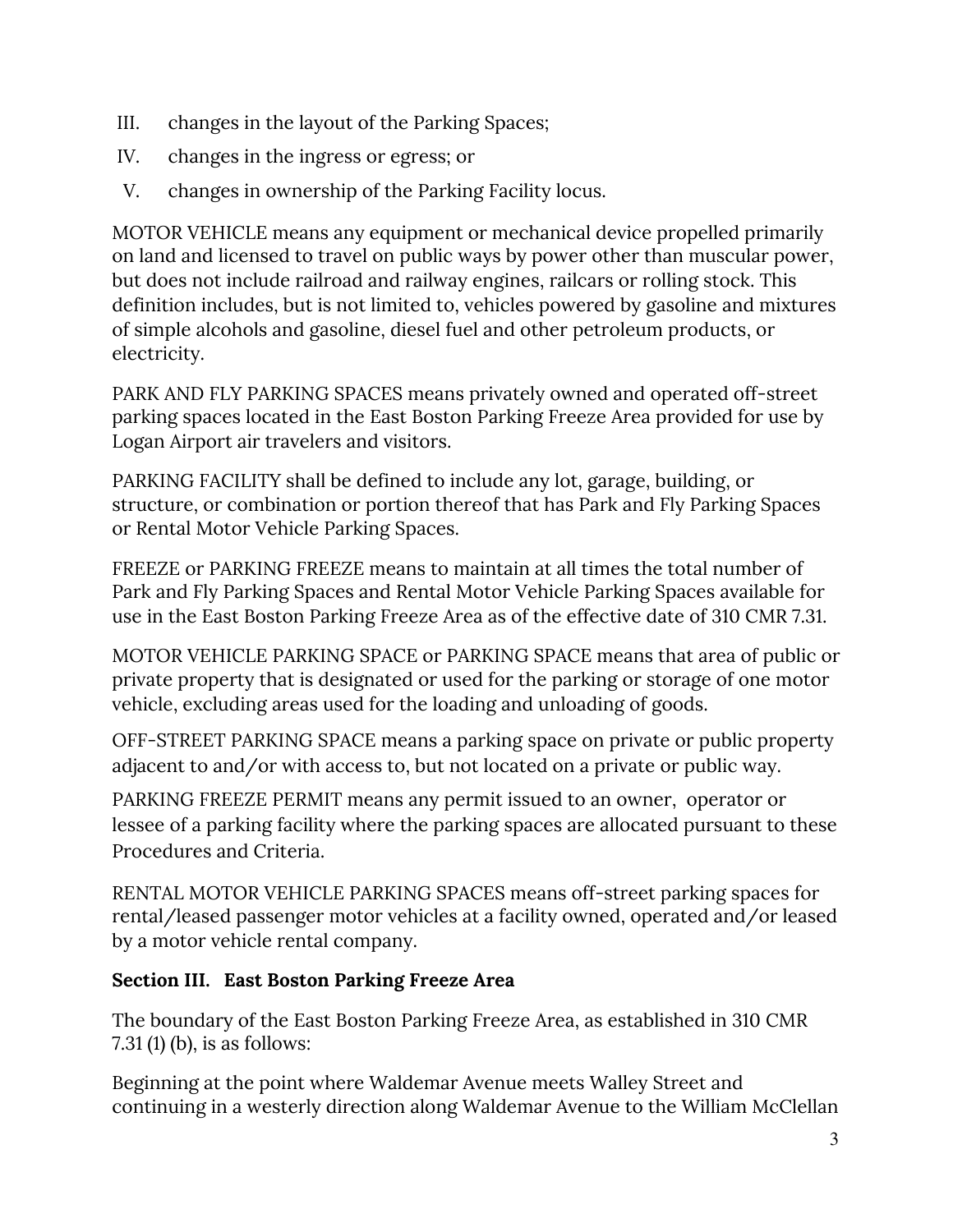Highway and continuing in a northwesterly direction in a straight line to the Chelsea River; then southwesterly along the high water line of the River to the Boston Inner Harbor; then continuing generally southeasterly along the high water line of the Harbor to the Logan Airport boundary; then following along the westerly boundary of the Airport, (which in this area runs generally northwesterly along Maverick Street, northeasterly along Geneva Street, and southeasterly, northeasterly, northwesterly around Memorial Stadium) to the Massachusetts Bay Transportation Authority (MBTA) Blue Line right-of -way, just north of the Blue Line Airport Station; then northeasterly along the Blue Line right-of-way to the southerly edge of property known as the Robie Industrial Park; then easterly, northerly and westerly along the boundary of said Park and extending along an imaginary straight line to the MBTA Blue Line right-of-way; then northeasterly along the Blue Line right-of-way and the Airport boundary, in the vicinity of the southerly end of Moore Street then southeasterly along the airport boundary to the high water mark of the harbor; then northeasterly along the high water mark of the Harbor to the Belle Isle Inlet, then generally northerly along the Belle Isle Inlet to Bennington Street in East Boston; then southwesterly along Bennington Street to the intersection with Leverett Avenue; then northwesterly along an imaginary straight line to the point of beginning (the "East Boston Parking Freeze Area"). In the event that the property described herein as Robie Industrial Park shall be owned and leased by Massport at some point in the future, then at the time of such purchase or lease, the Robie Industrial Park parcel shall become part of the Logan Airport Parking Freeze Area.

#### **Section IV. Responsibilities of the Air Pollution Control Commission**

- A. The Commission is a five (5) member body established pursuant to the City of Boston Code, Ordinances, Chapter 7, Section 2. It is provided full jurisdiction to regulate and control atmospheric pollution under Chapter 111, Section 31C of the Massachusetts General Laws, and other applicable laws, ordinances and regulations.
- B. The Air Pollution Control Commission shall, on behalf of the City of Boston, coordinate and administer the East Boston Parking Freeze. In carrying out this responsibility, the Commission shall perform, or cause to be performed, the following duties, among others:
	- i. Maintain to the extent possible, complete and accurate records which indicate the current inventory of allocated park and fly and rental motor vehicle parking spaces within the East Boston Parking Freeze Area, and the current number of Park and Fly Parking Spaces and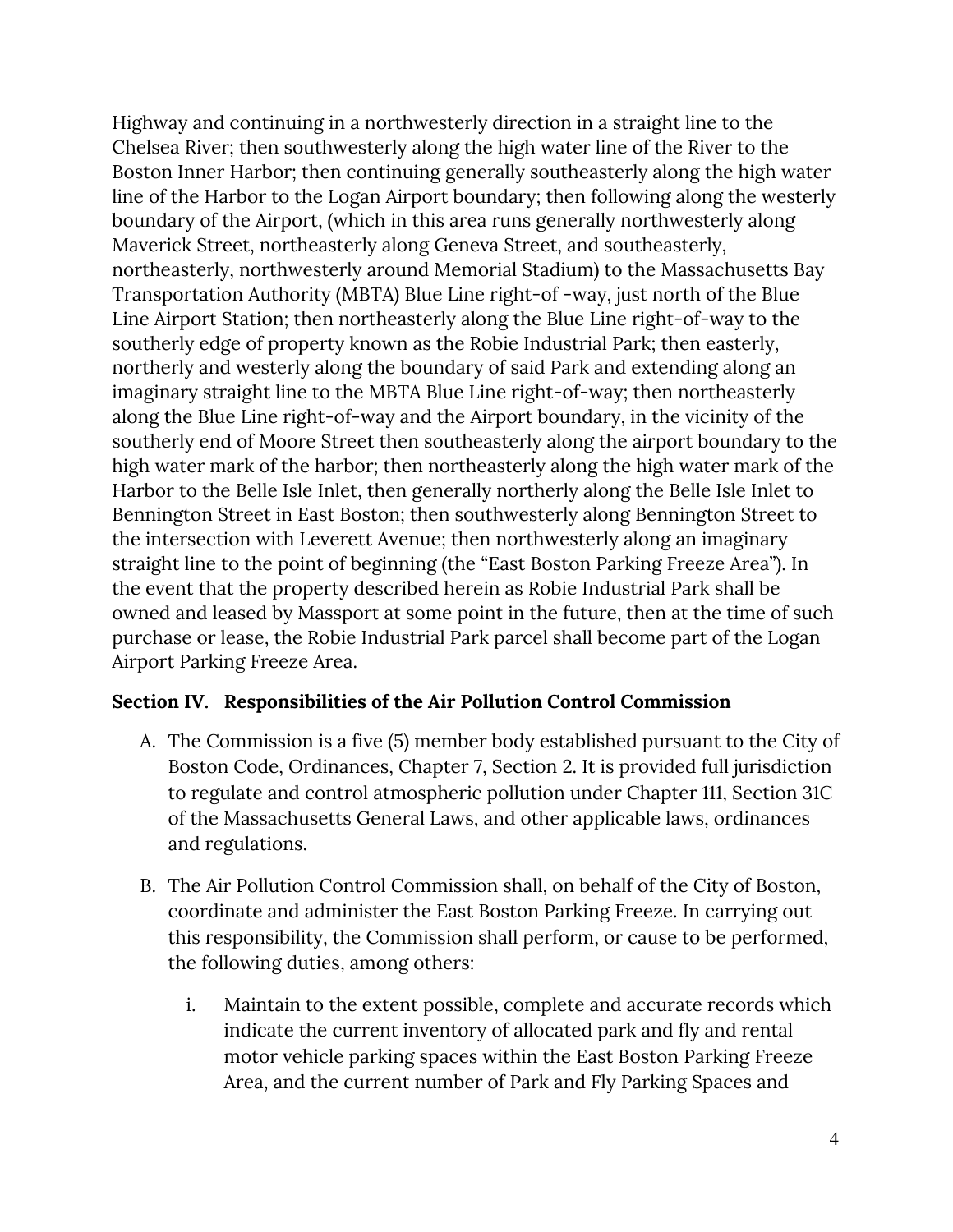Rental Motor Vehicle Parking Spaces which may be available for allocation pursuant to these Procedures and Criteria,

- ii. In accordance with the procedures set below, process all applications for Parking Freeze Permits,
- iii. Prepare an annual report to the Regional Administrator of the Environmental Protection Agency and Commissioner of the Commonwealth of Massachusetts Department of Environmental Protection, and
- C. In carrying out these duties, the Commission shall consult with and seek the assistance of other appropriate agencies of the city, state, and federal governments, including requesting that the Boston Redevelopment Authority, doing business as the Boston Planning and Development Agency (the "BPDA") or any successor Agency, the BTD or any successor Department, analyze and make recommendations on applications for Parking Freeze Permits.
- D. The Commission shall, by majority vote, approve, disapprove, or approve with conditions all applications for Parking Freeze Permits, provided, however, that it may delegate its authority as provided herein.
- E. The Commission shall have the power to enforce the provisions of these Procedures and Criteria and the provisions of 310 CMR 731, as amended, and to modify, amend or rescind its approval of a Parking Freeze Permit.
- F. The Commission or its designee may, as far as they deem it necessary in carrying out the provisions herein, enter upon any lands subject to a permit at reasonable times and without prior notice, in order to conduct inspections related to compliance with the terms and conditions of a Parking Freeze Permit.

## **Section V. General Provisions**

- A. Any owner, operator or lessee of Park and Fly Parking Spaces or Rental Motor Vehicle Parking Spaces must maintain a valid Parking Freeze Permit pursuant to Section VI of these Procedures and Criteria.
- B. No owner, operator or lessee of Park and Fly Parking Spaces or Rental Motor Vehicle Parking Spaces shall allow for the parking of motor vehicles in excess of the number of Park and Fly Parking Spaces or Rental Motor Vehicle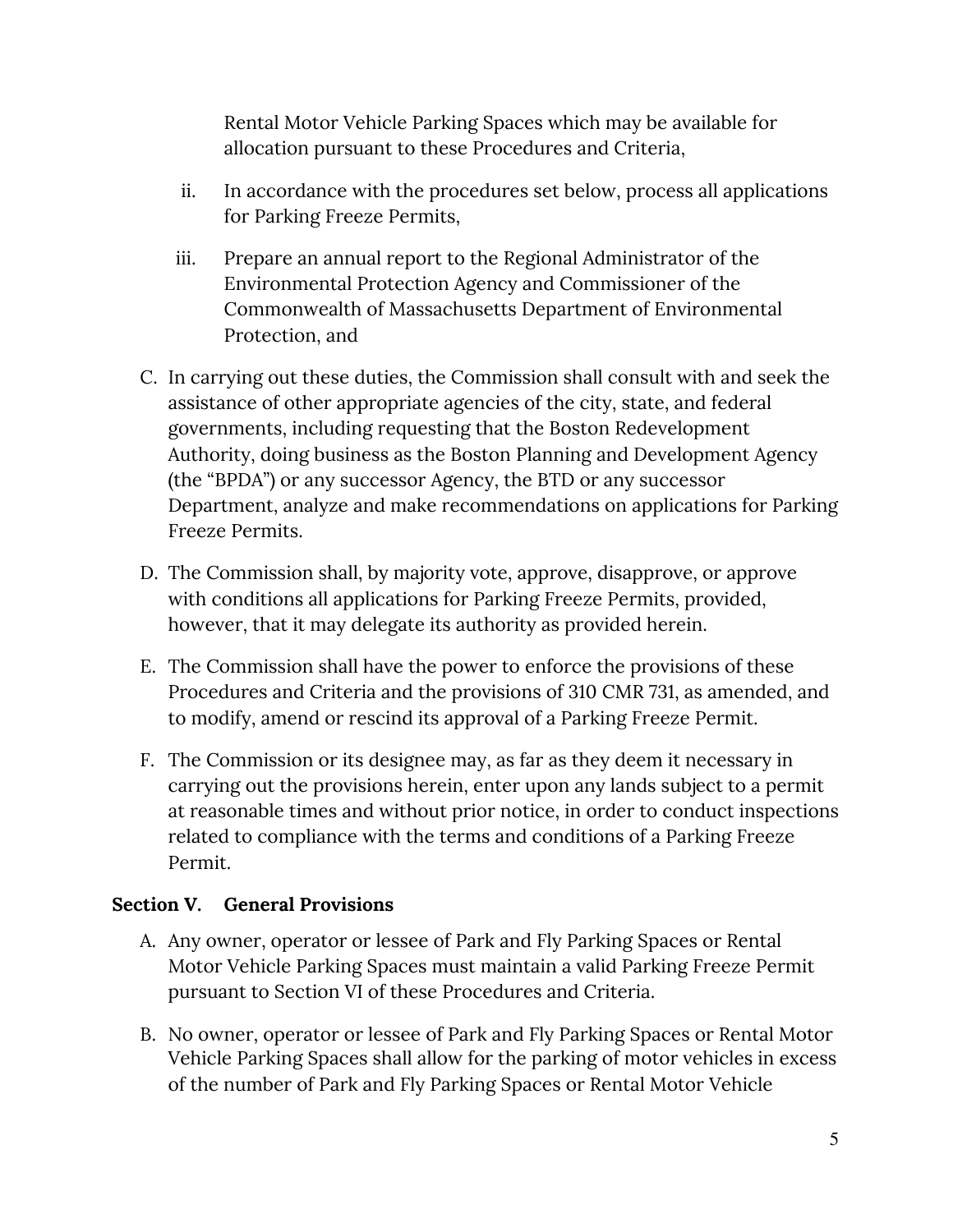Parking Spaces available for use on the effective date of 310 CMR 7.31 and which is set forth in the Parking Freeze Permit.

- C. No owner, operator or lessee shall operate, construct or modify a parking facility without first obtaining the applicable Parking Freeze Permit from the Commission under the provisions of these Procedures and Criteria.
- D. Any modification of an existing parking Facility that solely decreases the number of parking spaces at the existing Parking Facility or changes the layout of existing parking spaces, may be approved administratively by the Commission's designee. Section VI(A)(iii) and Section VI(D) shall not apply to such modifications.
	- i. The Commission's designee shall approve such modification, provided the permittee under the existing Parking Freeze Permit provides the Commission an up-to-date site plan and justification for such change or decrease, to be reflected in the Commission's records. Failure to do so shall constitute a violation of these Procedures and Criteria and may result in enforcement action pursuant to Section IX. Said site plan must include, at a minimum, the existing conditions, the proposed project, grading and spot elevations, location of the facility, layout of all the spaces, entry and exit locations, and total square footage of the parking area.
- E. Any modification of an existing Parking Facility that solely changes the ownership of the Parking Facility,may be approved administratively by the Commission's designee. Section VI(A)(iii) and Section VI(D) shall not apply to such modifications.
	- i. The Commission's designee shall approve such modification, provided the permittee provides notice be provided to the Commission within fourteen (14) days of the change. Failure to do so shall constitute a violation of these Procedures and Criteria and may result in enforcement action pursuant to Section IX. Notice shall include (i) a copy of the instrument evidencing the transfer of the rights and obligations under such Parking Freeze Permit to the successor-owner and assumption by the successor- owner of said rights and obligations and (ii) the name and address of the new permittee, to be reflected in the Commission's records.
- F. Prior to requesting a modification to a Parking Freeze Permit, the holder of a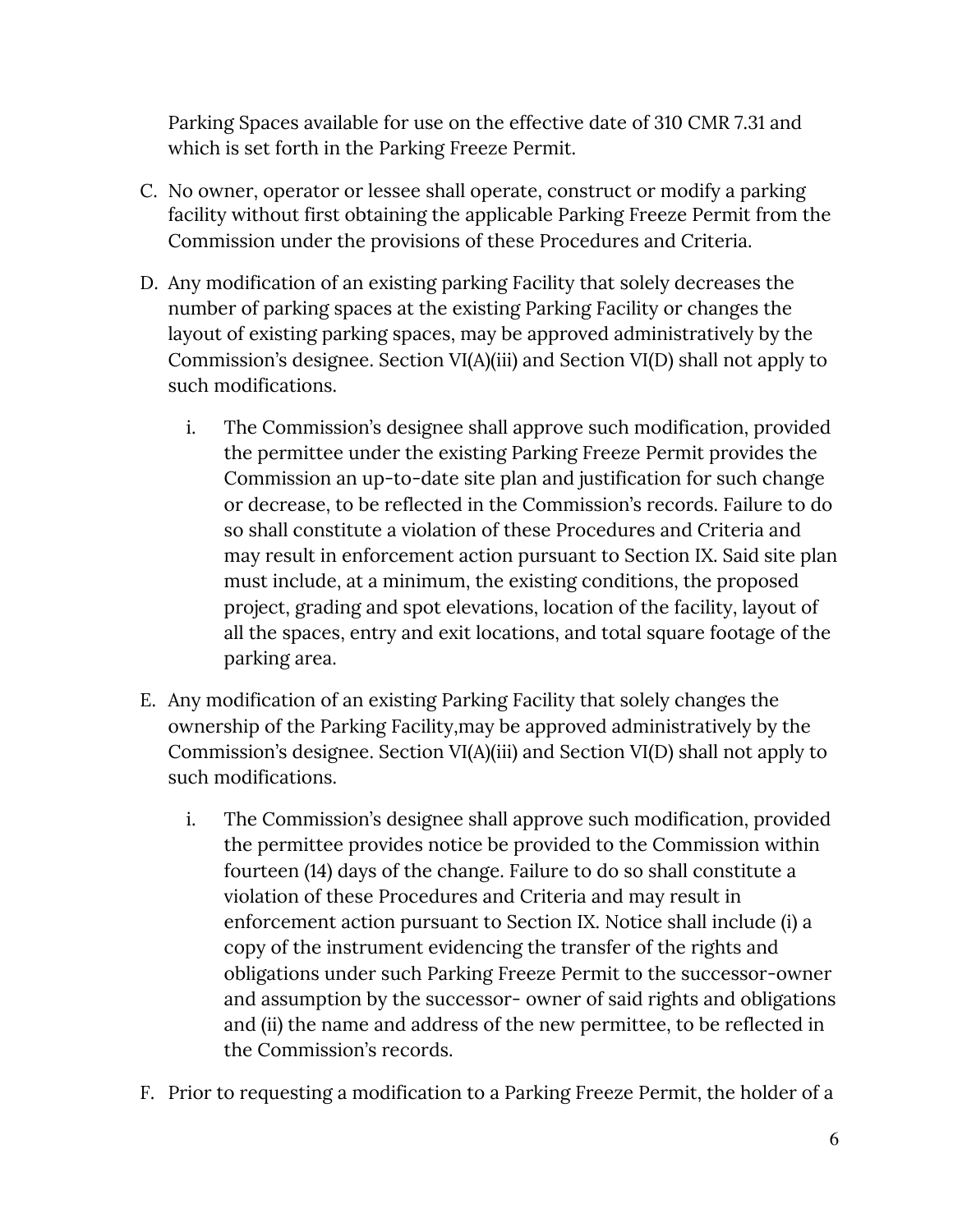Parking Freeze Permit may request a determination from the Commission as to whether any proposed change in the operation of the parking facility will require a modification to the Parking Freeze Permit.

- G. Any modification or closing of a parking facility which reduces the number of Parking Spaces available at a parking facility shall be reported to the Commission in writing, specifying the exact number and location of Parking Spaces eliminated and the reasons for the elimination, pursuant to Section V(D). Failure to do so shall constitute a violation of these Procedures and Criteria and may result in enforcement action pursuant to Section VIII. Provided that the decrease in the number of Parking Spaces available at said Parking Facility is temporary and for less than one year, and that after the interim period the original number of spaces is not exceeded, the entrances and the exits are not changed, and that the decrease and the date at which the decrease takes effect are noted in the facility's records in a detailed manner, the decrease does not have to be reported.
- H. Where either Park and Fly Parking Spaces or Rental Motor Vehicle Parking Spaces are eliminated, the Commission may establish an inventory that consists of one (l) parking space for every two (2) parking spaces eliminated for each category of parking spaces and may, following a public hearing, reallocate these parking spaces pursuant to the procedures set forth herein.
- I. Rights to eliminated parking spaces cannot be transferred by or between any owners, operators or lessees, or between parcels of land.
- J. In determining the number parking spaces that are available for reallocation, only Park and Fly Parking Spaces or Rental Motor Vehicle Parking Spaces which have been physically eliminated may be counted, provided, however, that the elimination of parking spaces by way of governmental action, including, land variance or zoning and land use requirements, shall not be considered.
- K. Any holder of a Parking Freeze Permit must notify the Commission in writing, if, at the end of the construction or modification of the Parking Facility, the number of Park and Fly Parking Spaces and/or Rental Motor Vehicle Parking Spaces in the Parking Facility is less than the number of Parking Spaces allocated in the Parking Freeze Permit. Such notification shall specify the exact number of Park and Fly Parking Spaces or Rental Motor Vehicle Parking Spaces and request the Parking Freeze Permit be modified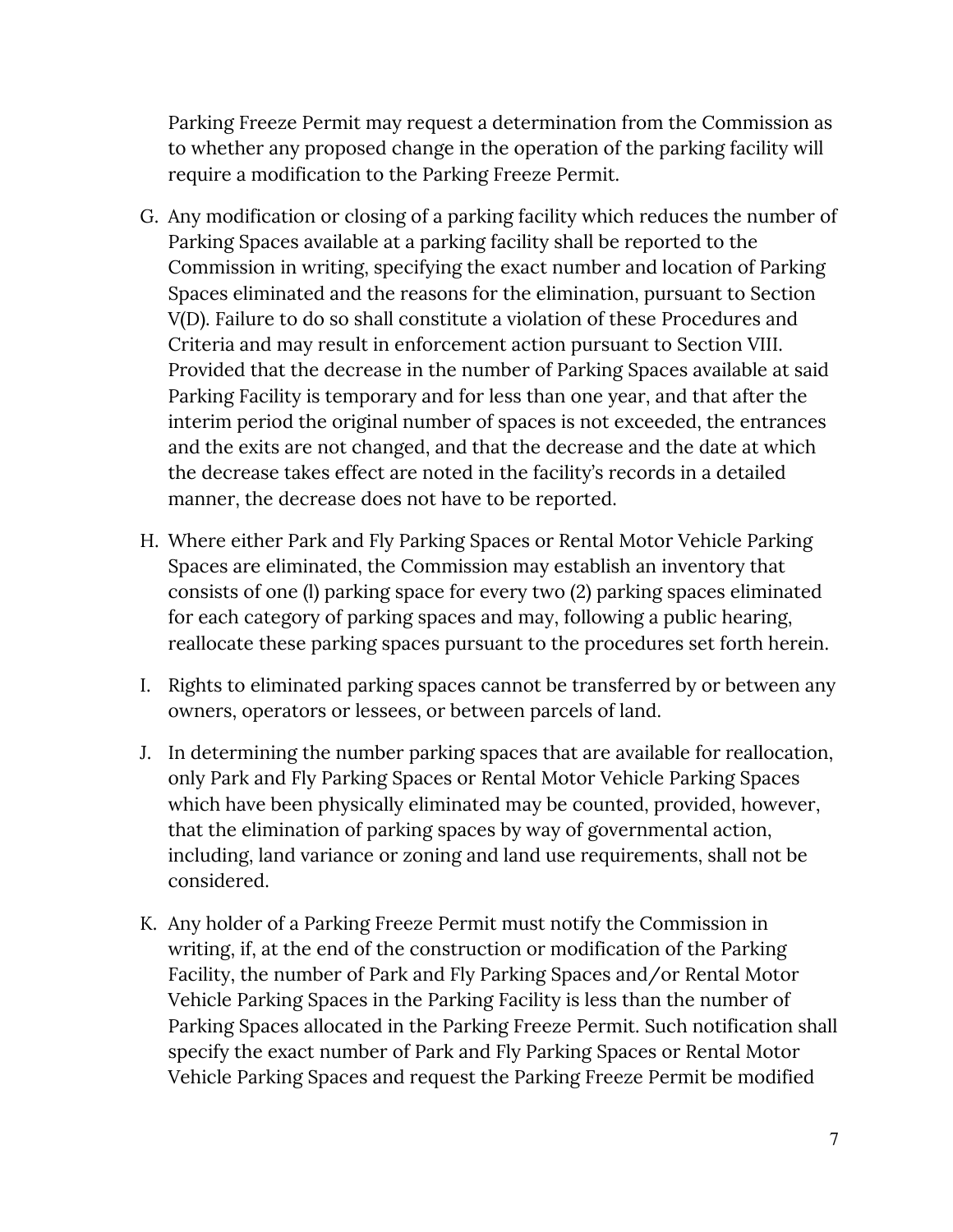pursuant to Section V(D).

- i. Failure to report that the number of Park and Fly Parking Spaces and/or Rental Motor Vehicle Parking Spaces in the Parking Facility is less than the number of parking spaces allocated in the Parking Freeze Permit, provided the decrease is not a temporary change recorded pursuant to Section V(G), shall constitute a violation of these Procedures and Criteria and may result in enforcement action pursuant to Section IX, up to and including modification, suspension, or revocation of the Parking Freeze Permit.
- L. The operation, construction or modification of a parking facility authorized pursuant to a Parking Freeze Permit issued hereunder shall be carried out in accordance with the site plan and design submitted with the application. Said site plan must include, at a minimum, the existing conditions, the proposed project, grading and spot elevations, location of the facility, layout of all the spaces, entry and exit locations, and total square footage of the parking area. Should the applicant wish to alter the site plan or design submitted with the application subsequent to issuance of the Parking Freeze Permit, the Commission must approve any change in said plan or design prior to the applicant undertaking such operation, construction or modification.
- M. All parking facilities (excluding garages) shall comply with the City of Boston Transportation Department's Rules Regulating Open-Air Parking Spaces.
- N. The issuance of a Permit hereunder shall in no way be considered or construed to provide the owner, operator or tenant with any rights or approvals to use such parking spaces under any other law, ordinance or regulation and shall not be construed to confer a "property right".

#### **Section VI. Applications and Public Hearings of the Air Pollution Control Commission**

## A. Procedures for Obtaining or Modifying a Parking Freeze Permit

- i. Any new Parking Facility is subject to these Procedures and Criteria and 310 CMR 7.31, and must submit an application for a Parking Freeze Permit prior to commencing construction or modification.
- ii. Every application for a Parking Freeze Permit shall be submitted on such a form as the Commission may, from time to time, designate. All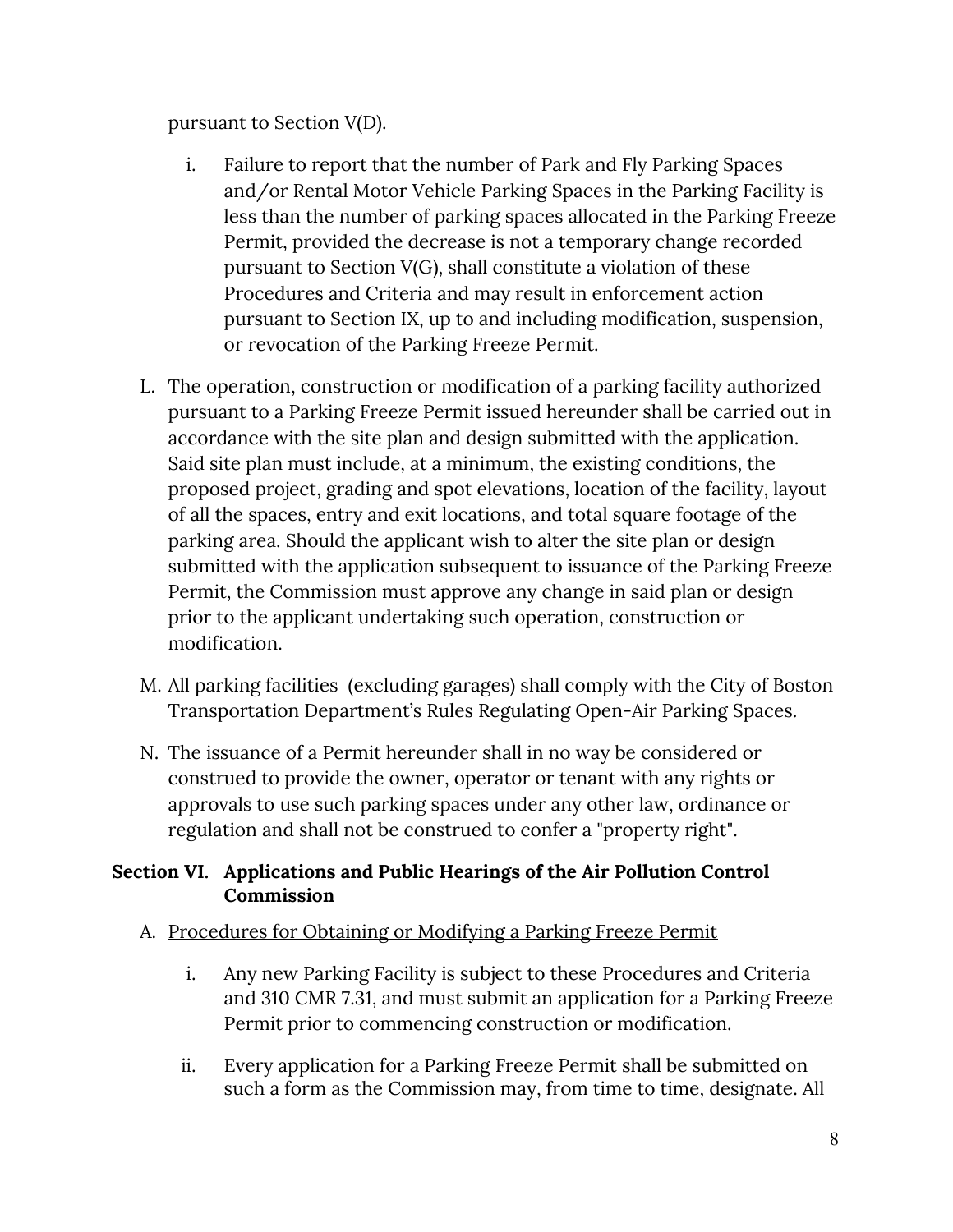information and required design and site plans shall be furnished. If an application is incomplete in any respect, it may be rejected.

- iii. Fees for processing applications for a Parking Freeze Permit shall be paid by check, made out to the City of Boston Air Pollution Control Commission, and submitted along with the application. No Parking Freeze Permit shall be issued until the application fee, as designated by the Commission in Appendix B, has been collected. In addition, the applicant shall be responsible for the costs of the advertising fees associated with the publication of the notice of hearing.
	- i. One (1) paper copy and one (1) electronic copy of every application for a Parking Freeze Permit, including the associated site plan, shall be submitted to the Boston Air Pollution Control Commission. Hard copies can be mailed or hand delivered to Boston City Hall, Room 709, Boston, MA 02201.

## B. Procedures for Renewing a Parking Freeze Permit or Exemption Certification

- i. A Parking Freeze Permit issued hereunder shall, unless said Parking Freeze Permit has been suspended or revoked, expire on the first day of July in the year succeeding the year in which it was issued. Every holder of a Parking Freeze Permit must annually renew said Parking Freeze Permit on or before the first day of July by submitting the renewal form as designated by the Commission.
- ii. The Commission, through its designee, will annually renew existing Parking Freeze Permits for a fee, as designated by the Commission in Appendix B, when the applicant certifies there have been no modifications to the Parking Facility.
- iii. After the first day of July, the Commission may allow a grace period of up to 10 business days to allow any holders of a Parking Freeze Permit to renew their Parking Freeze Permit. Holders of a Parking Freeze Permit that fail to renew their Parking Freeze Permit on or before the first day of July or during the allotted grace period, shall be subject to enforcement proceedings listed in Section IX of these Procedures and Criteria.

# C. Renewal Requirements

i. Any holder of a Parking Freeze Permit shall at the time of renewal,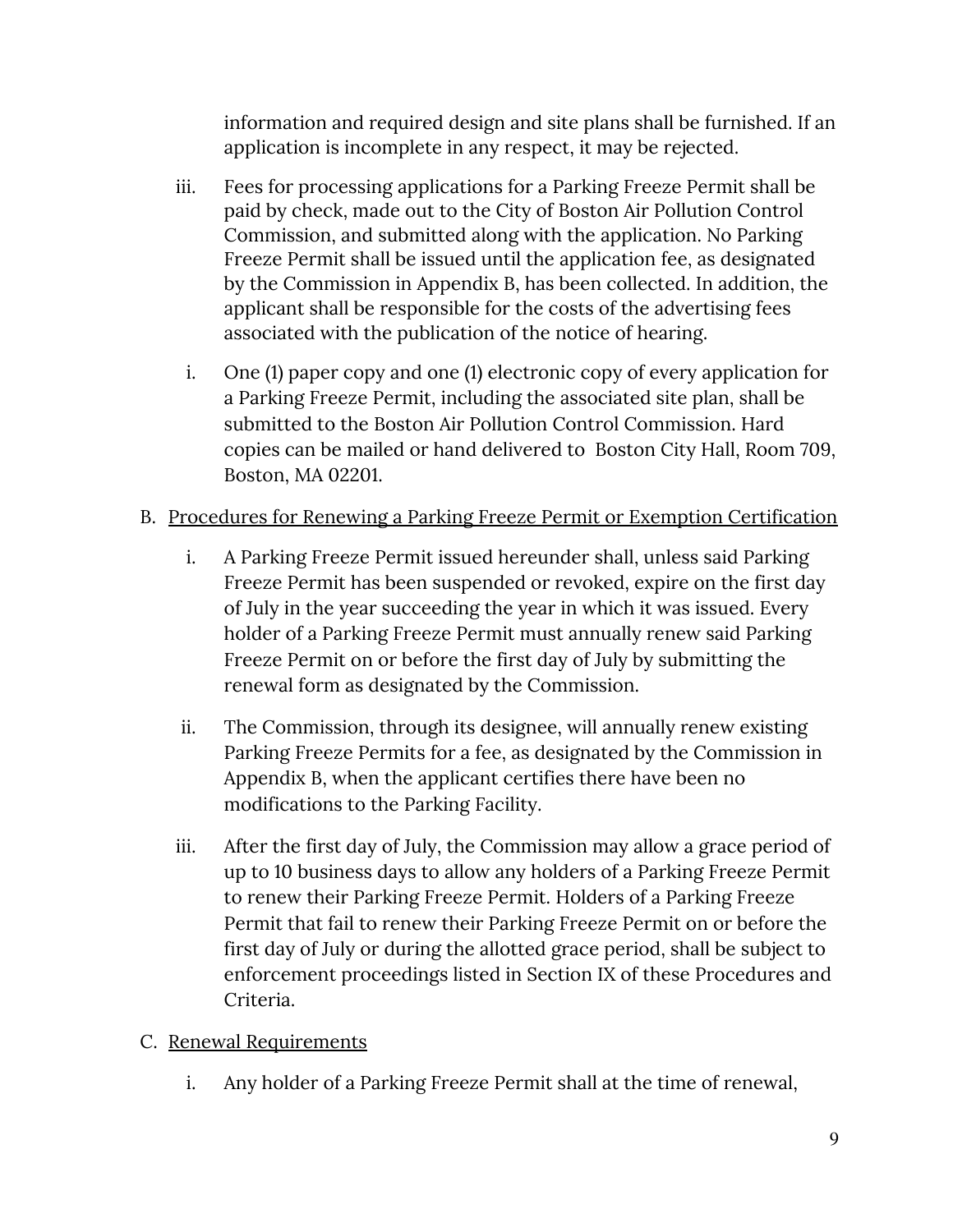unless said Parking Freeze Permit has been suspended or revoked, submit a signed renewal form, as the Commission may, from time to time, designate, which shall report any reduction in the number of Park and Fly or Rental Motor Vehicle Parking Spaces available in the Parking Facility and the reasons for the elimination. All such spaces included within the reduction may then be reallocated pursuant to Section V(H).

A Parking Freeze Permit will not be renewed should an applicant fail to provide the signed renewal form or renewal fee.

#### D. Time Periods

- i. The Commission shall hold hearings regarding applications for Parking Freeze Permits at least quarterly on or about the 15th day of March, June, September, and December, provided there are applications for Parking Freeze Permits submitted by the filing deadline.
- ii. Only applications received at least thirty (30) days prior to the next scheduled hearing will be considered at that date, unless the Commission, at its discretion, has granted permission in writing for a late filing and the applicant is capable of meeting all notification requirements. All applications to request a new or modify an existing Parking Freeze Permit, not handled administratively pursuant to Section V(D) or Section V(E), will be considered in the order received.
- iii. The Commission shall provide the applicant a Notice of Public Hearing which must be published by the applicant, at its expense, in a newspaper of general circulation in the Freeze Area. The notice shall be published at least fourteen (14) days, but not more than twenty-one (21) days in advance of the hearing and shall state the date, time, and place of such hearing, as well as a description of the premises, including a street address, if any, and a brief description of the request. The notice shall indicate that a copy of the application(s) is available for public inspection at the office of the City of Boston Environment Department. A copy of the notice, as published, and the date, page, and name of the publication shall be submitted to the Commission prior to the hearing date.
- iv. The applicant shall provide notification in writing, or by other means such as the Commission may determine, to all abutters of the affected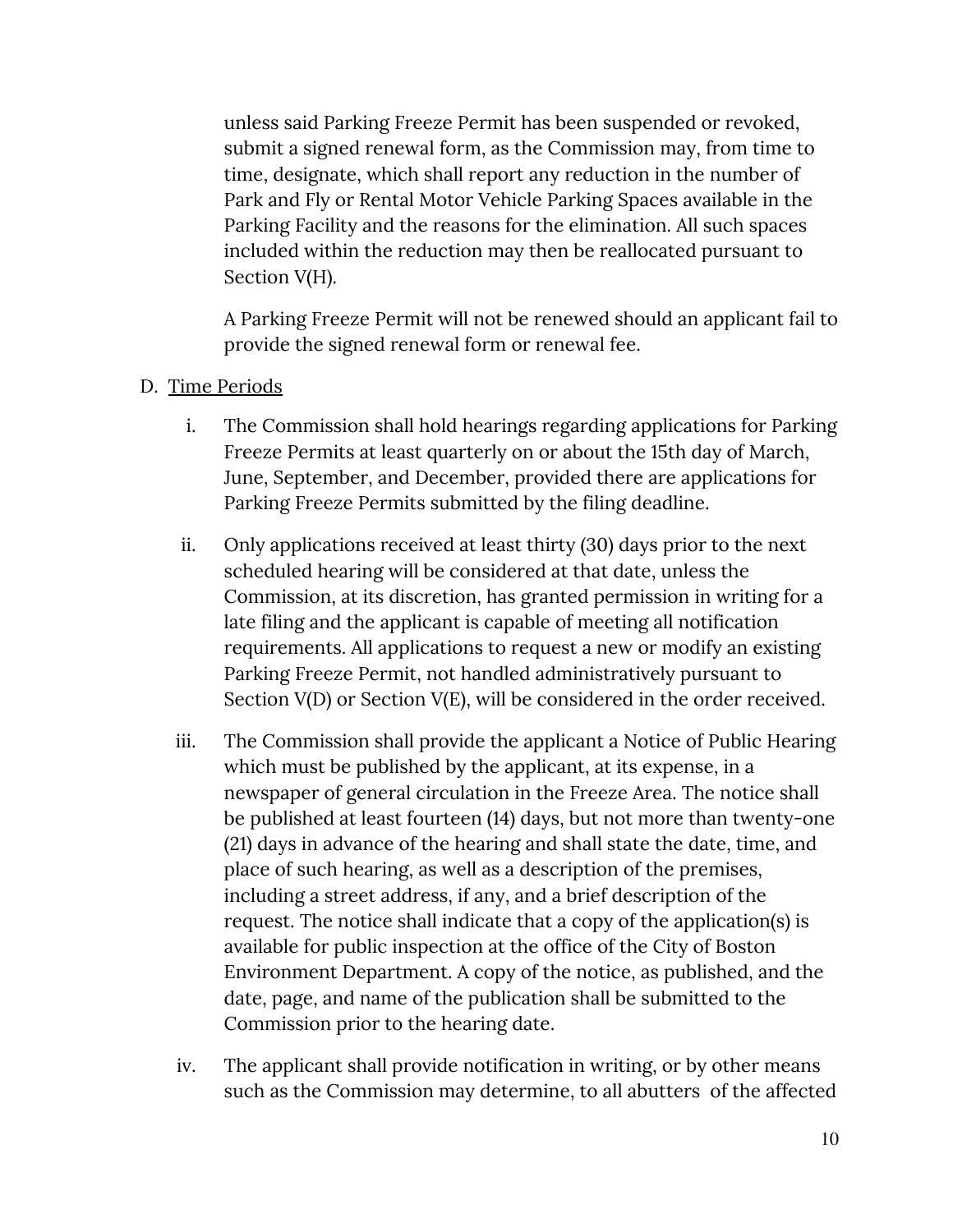premises with a copy of the public hearing notice at least fourteen (14) but not more than twenty-one (21) days prior to the hearing. Written notice shall be provided by hand delivery or certified mail (return receipt requested), or by certificates of mailing. Evidence of these efforts shall be supplied to the Commission prior to the hearing date.

- a. Abutters shall mean owners of land abutting the affected premises and owners of land directly opposite on any public or private street or way, and owners of land within 300 feet of the property line of the affected premises.
- b. Abutter notices shall be sent in both English and the second most commonly spoken language(s) in the neighborhood(s) where the project is proposed, per the instructions outlined in the Commission's Filing Guide.
- v. Fourteen (14) days before the hearing date, the Commission's designee will complete a joint staff report, on such a form as the Commission may, from time to time, designate, that analyzes the application, presents transportation and planning facts and data relevant to the criteria set out in Section VII., and highlights any further information required in order to make a full assessment of the application, incorporating any additional information provided by BTD, the BPDA or the Mayor's Office.
- vi. An advance notice of the date of the next hearing will be published at least 10 days prior to said hearing by the Boston City Clerk.
- vii. A notice of all applications to be heard at the hearing shall be sent to the Regional Administrator, Environmental Protection Agency, and to the Commissioner, Massachusetts Department of Environmental Protection by the Commission's designee. Notice shall also be sent to the Office of Neighborhood Services and to each District City Councilor representing any part of the Freeze Area, at least 10 days prior to the hearing date.
- viii. Within thirty (30) days after the hearing, the Air Pollution Control Commission shall approve or disapprove the application for a Parking Freeze Permit based upon the criteria set forth in Section VII. and on consideration of the information contained in the application and presented at the public hearing. The Commission's findings and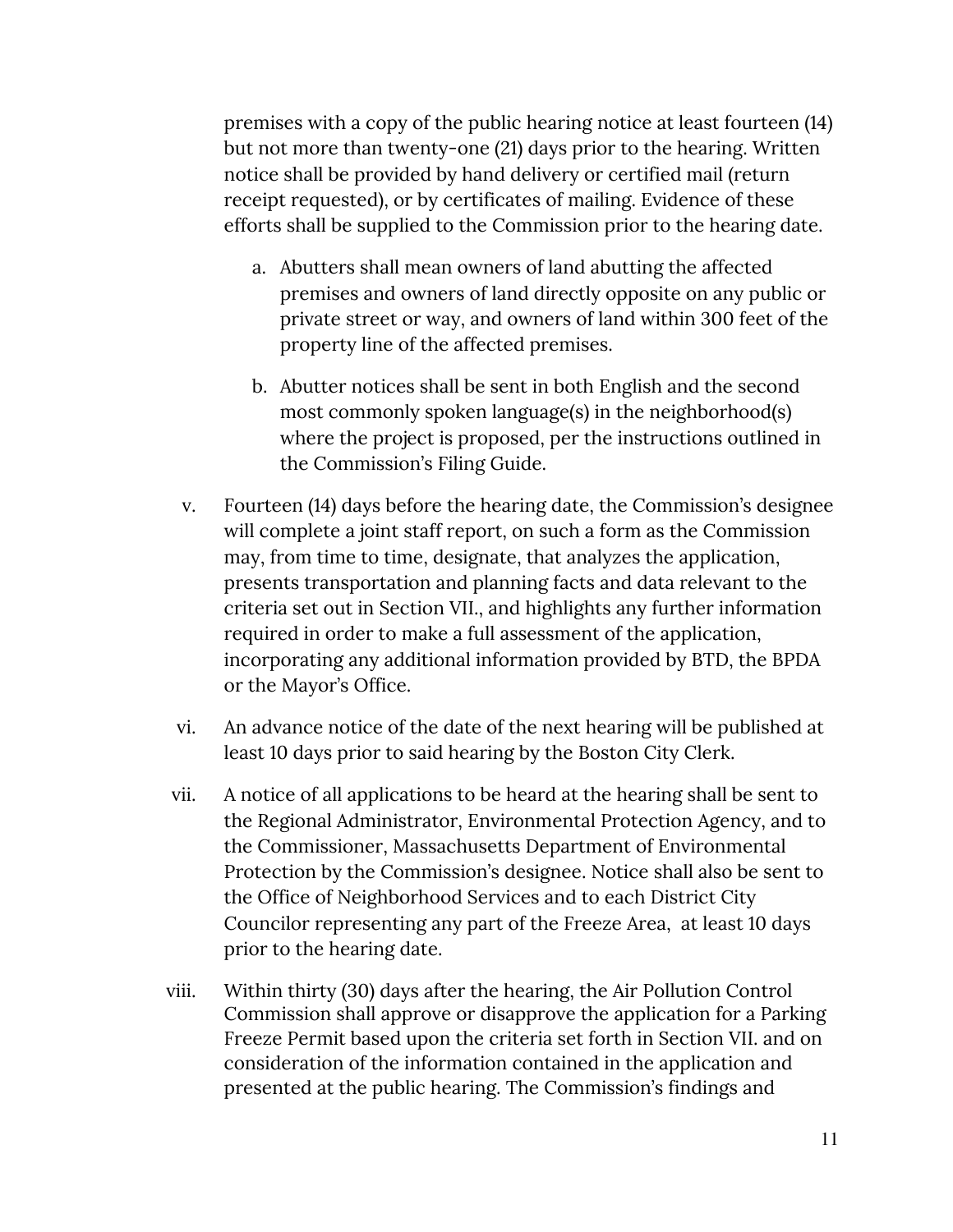determination shall be in writing and shall indicate the location of the parking facility or and the number of Park and Fly or Rental Motor Vehicle Parking Spaces, including the special conditions, if any, upon which approval is given.

## **Section VII. Criteria for the Issuance of a Parking Freeze Permit**

The Commission may approve an application for a Parking Freeze Permit only if all requirements as set forth herein have been met including, without limitation:

- A. That enough spaces are available for allocation.
- B. The proposed facility is currently and shall remain in compliance with all local, state, and federal permit requirements and applicable laws, including these Procedures and Criteria and any Parking Freeze Permit issued hereunder.
- C. The proposed facility will be consistent with the following transportation planning objectives:
	- i. the anticipated number of vehicles and the times at which vehicles will enter and leave a facility during the course of each day will not contribute significantly to traffic flows during peak traffic periods;
	- ii. it is located and designed so that the surrounding sidewalks and streets are sufficient to accommodate pedestrians and vehicular movements;
	- iii. It will not increase vehicle miles traveled with the East Boston Parking Freeze Area causing adverse impacts or contributions to air pollution or traffic congestion on local and arterial streets..
- D. The proposed parking facility will be consistent with the requirements as adopted by the Commission, including not limited to the electric vehicle readiness policy, the off-street bicycle parking guidelines, parking ratios as established by the BTD, and any other sustainable mobility and travel demand management policies, as appropriate and as adopted at the time an application is filed with the Commission.

#### **Section VIII. Procedure for the Relocation of Spaces to the Massport Freeze**

A. Park and fly parking spaces may be relocated from the East Boston Parking Freeze Area to the Massport/Logan Airport Parking Freeze area only where Massport has taken steps to provide for in the plan developed pursuant to the provisions of 310 CMR 7.30 and 7.31.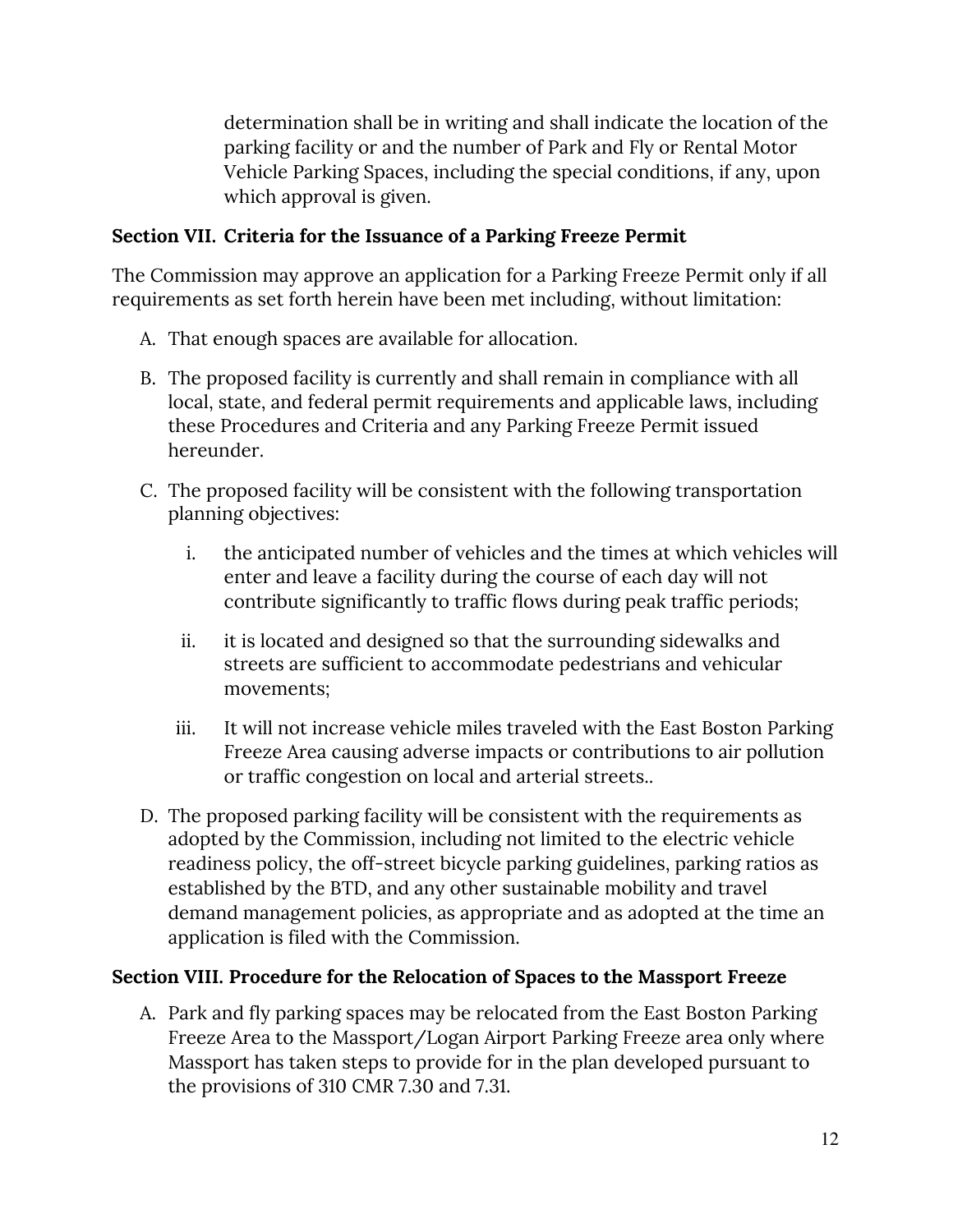- B. No such relocation shall be available where park and fly parking spaces are eliminated in the East Boston Parking Freeze Area for any other reason including, but not limited to:
	- i. rescission or nonrenewal of a permit by the Commission;
	- ii. a taking of property by any governmental body that results in the reduction of parking spaces; or
	- iii. where a Parking Freeze Permit holder does not seek renewal of their Parking Freeze Permit.

#### **Section IX. Enforcement Proceedings**

The provisions of these Procedures and Criteria and of 310 CMR 7.31, and the terms and conditions in the Parking Freeze Permits issued hereunder, shall be enforced by the Commission or its designee by way of the provisions provided herein or by filing an action in a court of competent jurisdiction in accordance with Massachusetts law. The Commission is not required to commence or complete the enforcement provisions provided herein prior to seeking enforcement by filing a court action.

The Commission or its designee may commence enforcement proceedings by issuing a Notice of Probable Violation (the "NOPV"), if the Commission or its designee has reason to believe that a violation of these Procedures and Criteria, of310 CMR 7.31, or of the terms and conditions of a Parking Freeze Permits or Exemption Certification has occurred or is continuing to occur. The NOPV shall state the factual basis for the allegation of a violation and the proposed remedial action to be taken by the person served (the "Respondent") if the Commission or its designee finds a violation. The NOPV shall state that the Respondent must:

- A. reply in writing to the NOPV within fifteen (15) days from the date of the NOPV; and
- B. appear at an informal conference with the Commission or its designee on a designated day which is at least fifteen (15) days from the date of the NOPV.

The written reply must be filed with the Commission and must be signed by the Respondent or the Respondent's designee. It must include a complete statement of all relevant facts and authority, and a full description of the reasons that the Respondent disputes the violation(s) alleged in the NOPV. If the Respondent or his representative fails to file a written reply or to appear at the informal conference, the Respondent shall be deemed to have admitted the accuracy of the factual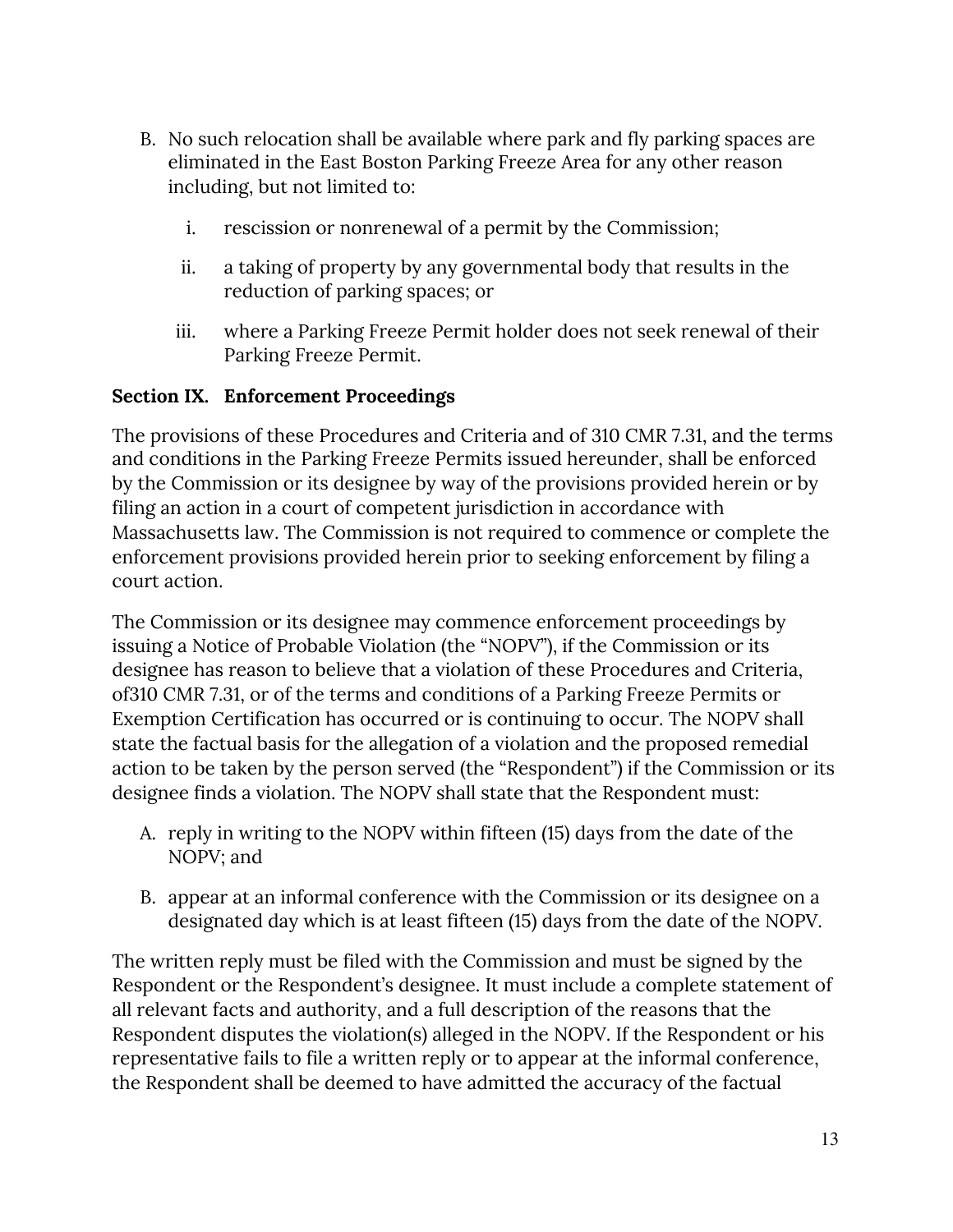allegations and legal conclusions stated in the NOPV, and the Respondent shall be subject to the enforcement action proposed in the NOPV.

A hearing officer designated by the Commission shall conduct an informal review of the violation which shall consist of an informal conference and an analysis of the Respondent's written reply.

At any informal conference, the Respondent shall have the right to be represented by an attorney or other person, and shall have the right to present relevant documents to the hearing officer. The hearing officer shall make available to the Respondent any evidence in the Commission's possession which indicates that the Respondent may have committed a violation, and the Respondent or his representative shall have the opportunity to rebut this evidence. However, this informal conference shall not be construed to be an adjudicatory proceeding as defined in M.G.L. c. 30A.

The hearing officer shall make a decision in writing. If the Respondent is not satisfied with the decision, he may request a hearing by the Commission, provided that the Respondent makes such a request in writing within seven (7) calendar days of the date the decision is issued. Failure to request a hearing by the Commission will be considered an admission of the factual allegations and legal conclusion stated in the hearing officer's decision, and the Respondent shall be subject to the enforcement action proposed in the NOPV.

A hearing before the Commission shall be de novo. The notice provisions provided in Section VI. shall not apply. At the hearing, the Respondent may be represented by an attorney or other person. Pursuant to City of Boston Code, Ordinances 7-2, the Commission may require the production of records and documents and compel the attendance and testimony of witnesses before it.

If the Commission finds, after a hearing, that the Respondent has committed a violation, it may take appropriate enforcement action including, but not limited to, rescinding or modifying the Parking Freeze Permit, issuing an administrative penalty or initiating an enforcement proceeding in a court of competent jurisdiction. Parking Freeze Permits may be suspended or revoked as set forth in this Section, provided, however, that where an alleged violation threatens the public health or welfare, Parking Freeze Permits may be suspended or revoked prior to initiating the procedures herein.

Enforcement measures shall take into consideration the severity and frequency of the violation. Where enforcement includes the suspension or revocation of the Parking Freeze Permit, it shall be implemented in a progressive manner, as follows: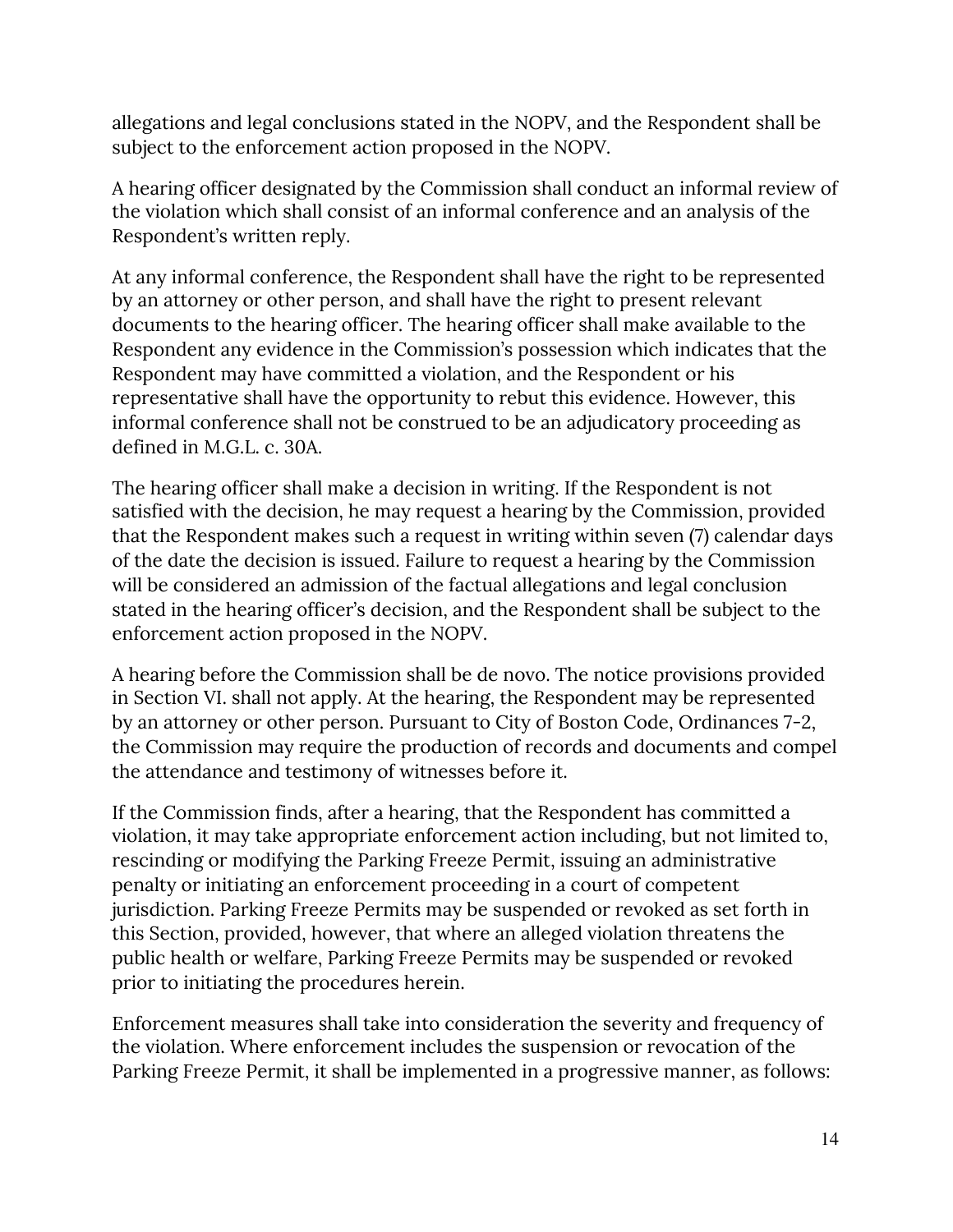- A. the first violation may result in a suspension or revocation of a Parking Freeze Permit for not more than five (5) days;
- B. the second violation may result in a suspension or revocation of a Parking Freeze Permit for not more than ten (10) days;
- C. the third violation may result in a suspension or revocation of a Parking Freeze Permit for not more than fifteen (15) days.
- D. Further violations may result in the indefinite suspension or revocation of the Parking Freeze Permit.

Following or in addition to the suspension or revocation of a Parking Freeze Permit, or in response to a violation of the provisions of these Procedures and Criteria or of 310 CMR 7.31, the Commission or its designee may undertake enforcement proceedings pursuant to M.G.L. Chapter 111, §31C, which states violations may be punishable:

- A. for the first offense, by a fine of not less than one thousand (\$1,000) nor more than five thousand dollars (\$5,000), and
- B. for a subsequent offense, by a fine of not less than five thousand (\$5,000) nor more than ten thousand dollars (\$10,000).

For the purpose of this Section, each day and part thereof on which a violation of such an order, rule or regulation occurs, whether such violation be continuous or intermittent, shall be construed as a separate and succeeding offense. Additionally, for the purpose of this Section, each Parking Space in violation of such an order, rule, or regulation, whether such violation be continuous or intermittent, shall be construed as a separate and succeeding offense. In addition, upon authorization by the Department of Environmental Protection, the Commission may issue penalties pursuant to 310 CMR 7.52 and M.G.L. Chapter 111, § 142B.

If the Commission or its designee takes cognizance of a violation of the provisions herein, including the terms and conditions of the Parking Freeze Permits issued hereunder or of 310 CMR 7.31, the Commission or its designee may, as an alternative to instituting criminal proceedings, utilize the procedures provided under M.G.L. Chapter 40, § 21D.

## **Section X. Amendments**

The Commission may, from time to time, amend these Procedures and Criteria by simple majority vote of a quorum of Commission members (a majority of members then in office) at a public hearing on the record. Such proposed amendments must be advertised in a newspaper of general circulation at least twenty-one (21) days in advance of the hearing date and a notice shall be posted with the Boston City Clerk.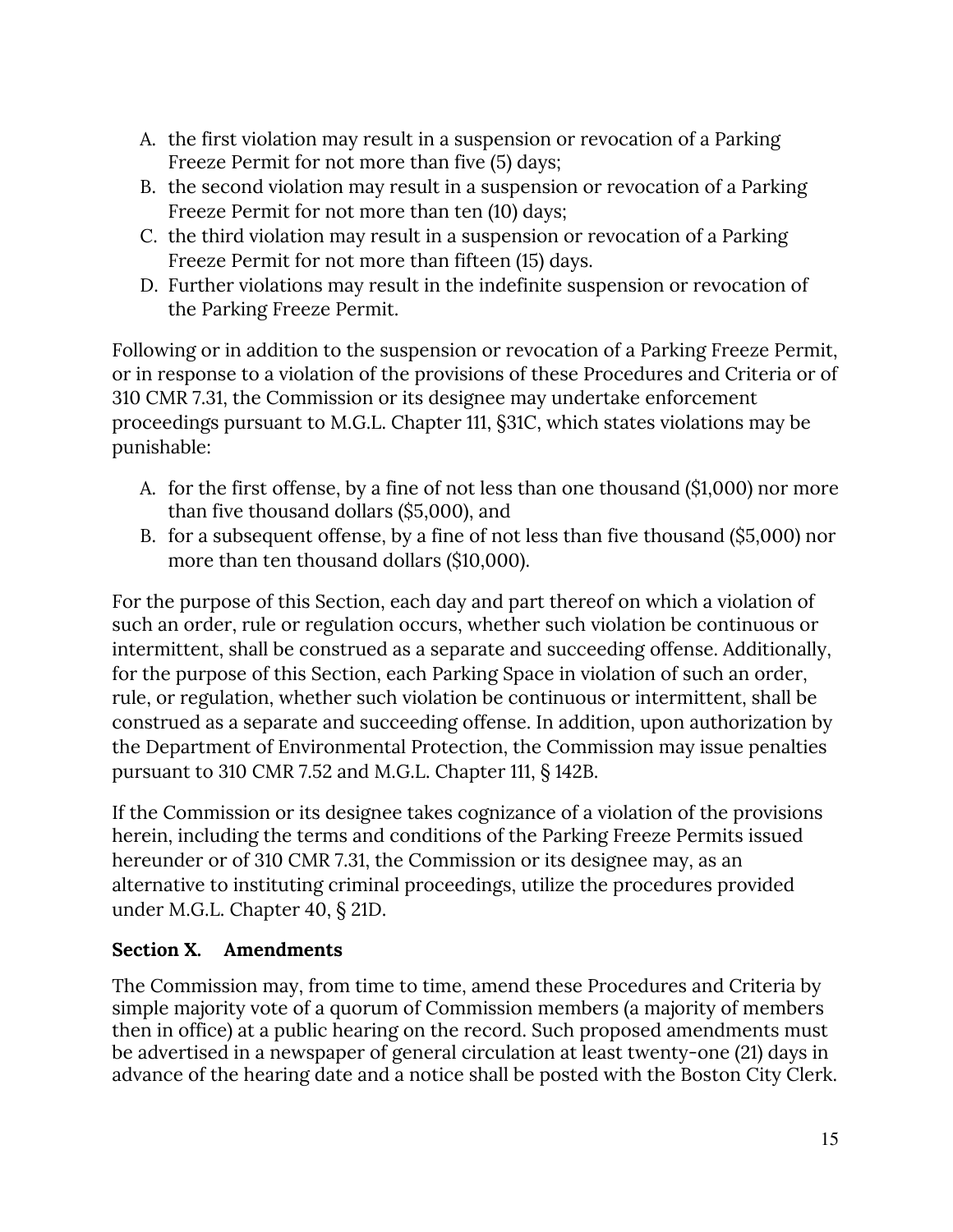Copies of the proposed amendments shall be made available to the public upon request. The Commission shall give the public an opportunity to be heard at the public hearing and shall consider testimony received in its deliberation on the proposed changes to the Procedures and Criteria. Upon adoption of any amendment, the revised version of the regulations shall be transmitted to the Massachusetts Department of Environmental Protection for approval and the U.S. Environmental Protection Agency Region 1 office in Boston.

## **Section XI. Severability**

The invalidity of any section or provision of these Procedures and Criteria shall not invalidate any other section or provision thereof, nor shall it invalidate any Parking Freeze Permit, approval, or determination which previously has been issued.

#### **Section XII. Effective Date**

These Procedures and Criteria shall take effect on January 1, 2021.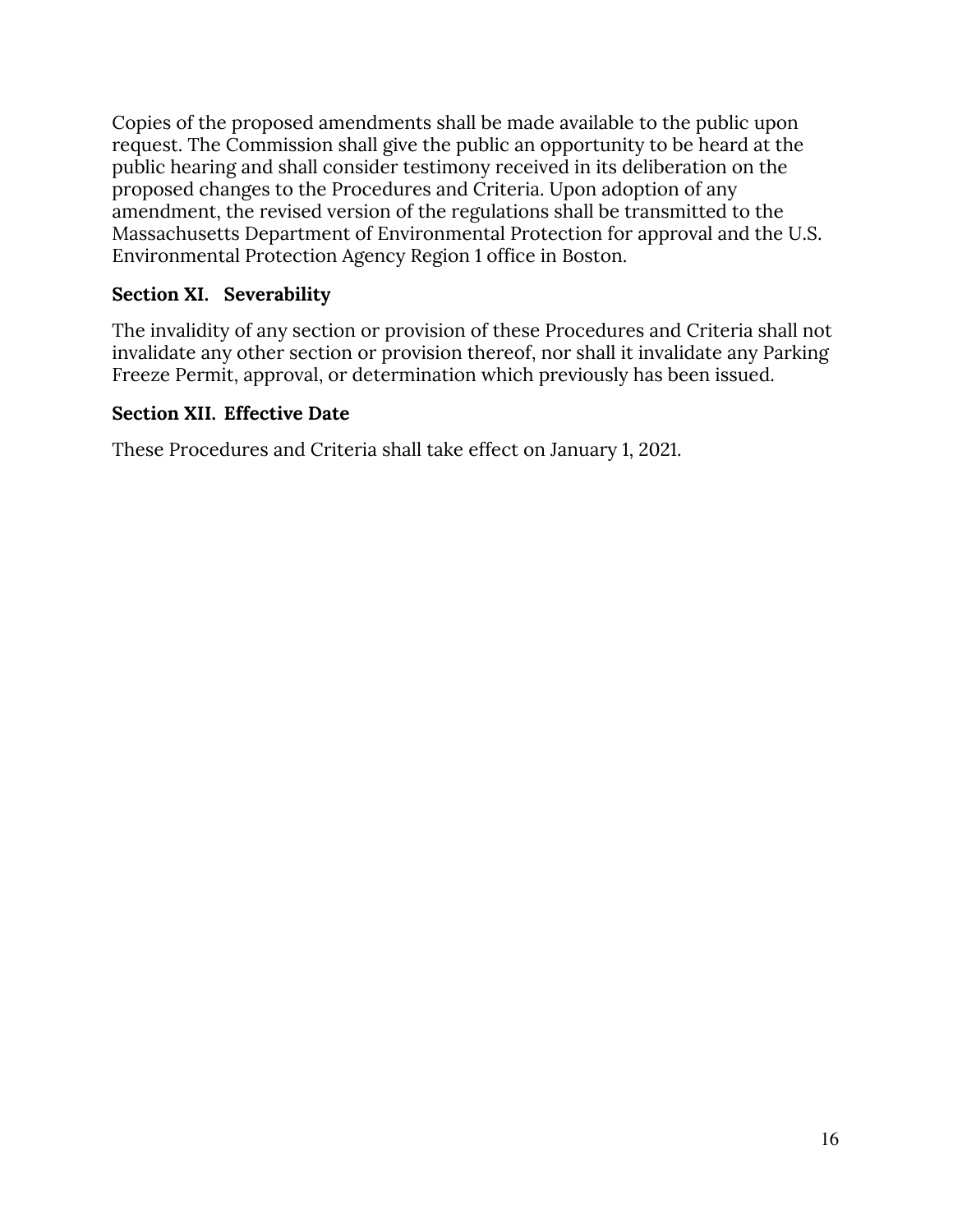

**Appendix A: East Boston Parking Freeze Area**